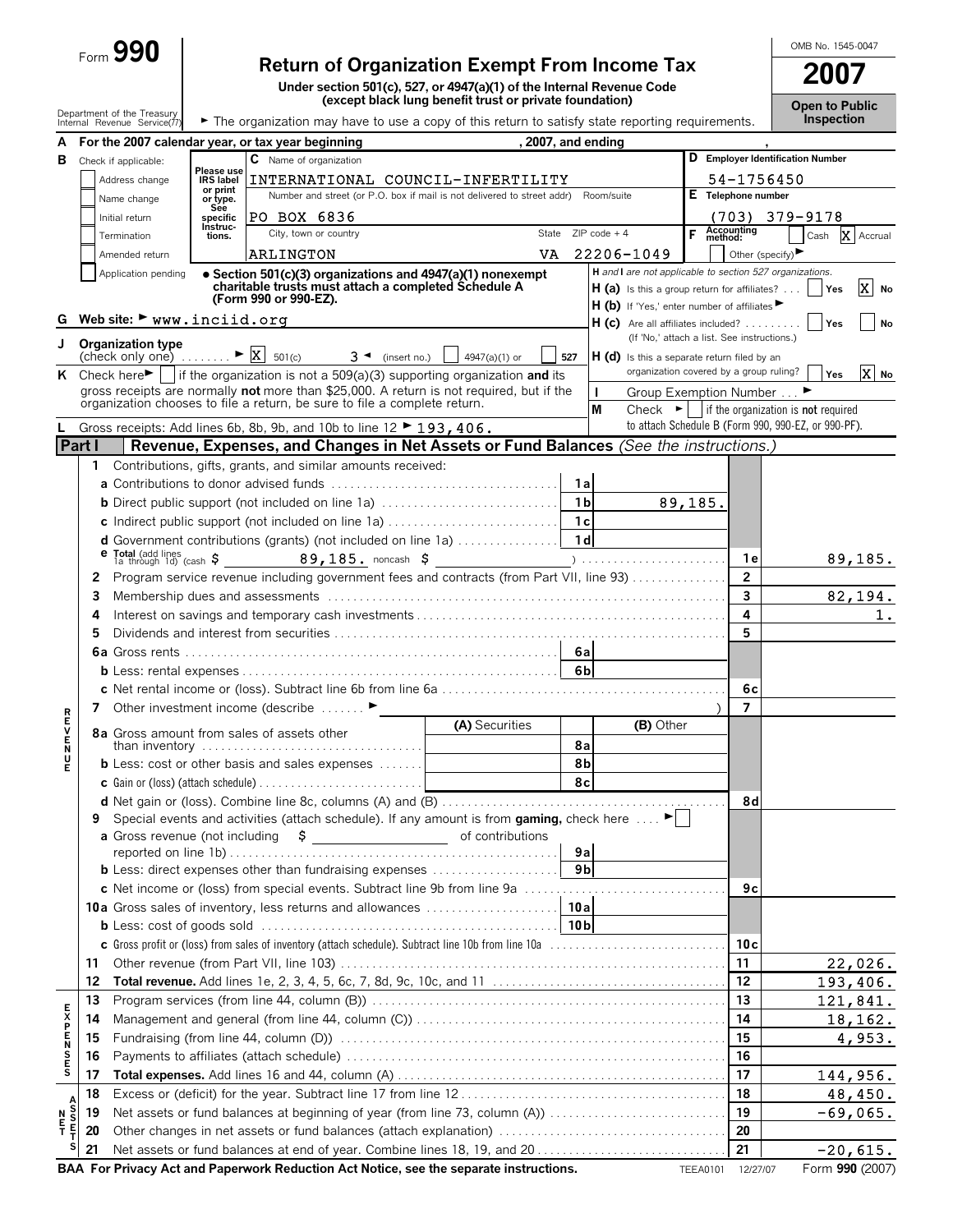### Form **990** (2007) INTERNATIONAL COUNCIL-INFERTILITY 54-1756450 Page **2** INTERNATIONAL COUNCIL-INFERTILITY 54-1756450

| Do not include amounts reported on line<br>6b, 8b, 9b, 10b, or 16 of Part I.                                                                            |                 | (A) Total | (B) Program<br>services | (C) Management<br>and general                   | (D) Fundraising       |
|---------------------------------------------------------------------------------------------------------------------------------------------------------|-----------------|-----------|-------------------------|-------------------------------------------------|-----------------------|
| 22a Grants paid from donor advised<br>funds (attach sch)                                                                                                |                 |           |                         |                                                 |                       |
| \$<br>(cash                                                                                                                                             |                 |           |                         |                                                 |                       |
| \$<br>non-cash                                                                                                                                          |                 |           |                         |                                                 |                       |
| If this amount includes                                                                                                                                 |                 |           |                         |                                                 |                       |
| foreign grants, check here                                                                                                                              | 22a             |           |                         |                                                 |                       |
| 22 b Other grants and allocations (att sch)                                                                                                             |                 |           |                         |                                                 |                       |
| \$<br>(cash                                                                                                                                             |                 |           |                         |                                                 |                       |
| \$<br>non-cash                                                                                                                                          |                 |           |                         |                                                 |                       |
| If this amount includes<br>foreign grants, check here  ►                                                                                                | 22 <sub>b</sub> |           |                         |                                                 |                       |
| 23 Specific assistance to individuals<br>(attach schedule)                                                                                              | 23              |           |                         |                                                 |                       |
| Benefits paid to or for members<br>24<br>(attach schedule)                                                                                              | 24              |           |                         |                                                 |                       |
| 25 a Compensation of current officers,                                                                                                                  |                 |           |                         |                                                 |                       |
| directors, key employees, etc. listed<br>in Part $V-A$ See $L-25a$ Stmt                                                                                 | 25a             | 46,179.   | 36,943.                 | 4,618.                                          | 4,618.                |
| <b>b</b> Compensation of former officers,                                                                                                               |                 |           |                         |                                                 |                       |
| directors, key employees, etc. listed                                                                                                                   | 25 <sub>b</sub> |           |                         |                                                 |                       |
| c Compensation and other distributions, not<br>included above, to disqualified persons (as                                                              |                 |           |                         |                                                 |                       |
| defined under section $4958(f)(1)$ ) and persons                                                                                                        |                 |           |                         |                                                 |                       |
| described in section<br>$4958(c)(3)(B)$                                                                                                                 | 25c             |           |                         |                                                 |                       |
|                                                                                                                                                         |                 |           |                         |                                                 |                       |
| 26 Salaries and wages of employees not<br>included on lines $25a$ , b, and $c$                                                                          | 26              | 28,034.   | 21,025.                 | 7,009.                                          | 0.                    |
|                                                                                                                                                         |                 |           |                         |                                                 |                       |
| 27 Pension plan contributions not<br>included on lines 25a, b, and c                                                                                    | 27              |           |                         |                                                 |                       |
| <b>28</b> Employee benefits not included on                                                                                                             | 28              | 1,900.    | 1,425.                  | 475.                                            | 0.                    |
| 29                                                                                                                                                      | 29              | 5,496.    | 4,290.                  | 871.                                            | 335.                  |
| Professional fundraising fees<br>30                                                                                                                     | 30              |           |                         |                                                 |                       |
| 31                                                                                                                                                      | 31              | 1,646.    | 0.                      | 1,646.                                          | 0.                    |
| 32                                                                                                                                                      | 32              | 0.        | 0.                      | 0.                                              | 0.                    |
| 33                                                                                                                                                      | 33              | 5,168.    | 4,517.                  | 651.                                            | $0$ .                 |
| 34                                                                                                                                                      | 34              | 4,637.    | 4,173.                  | 464.                                            | 0.                    |
| Postage and shipping<br>35                                                                                                                              | 35              | 1,322.    | 1,299.                  | 23.                                             | 0.                    |
| 36<br>Occupancy                                                                                                                                         | 36              |           |                         |                                                 |                       |
| Equipment rental and maintenance<br>37                                                                                                                  | 37              | 1,296.    | 1,296.                  | 0.                                              | 0.                    |
| Printing and publications<br>38                                                                                                                         | 38              | 435.      | 435.                    | 0.                                              | $\mathfrak o$ .       |
| Travel<br>39                                                                                                                                            | 39              |           |                         |                                                 |                       |
| Conferences, conventions, and meetings<br>40                                                                                                            | 40              | 8,895.    | 8,895.                  | $\mathfrak{o}$ .                                | 0.                    |
| 41                                                                                                                                                      | 41              | 6,900.    | 6,900.                  | 0.                                              | 0.                    |
| Depreciation, depletion, etc (attach schedule)<br>42                                                                                                    | 42              | 3,875.    | 3,875.                  | $\mathbf 0$ .                                   | 0.                    |
| Other expenses not covered above (itemize):<br>43                                                                                                       |                 |           |                         |                                                 |                       |
| a BANK CHARGES                                                                                                                                          | 43 a            | 582.      | 549.                    | 33.                                             | 0.                    |
| <b>b CREDIT CARD FEES</b>                                                                                                                               | 43 b            | 2,630.    | 2,630.                  | 0.                                              | 0.                    |
| c CONSULTANTS                                                                                                                                           | 43 <sub>c</sub> | 5,350.    | 5,350.                  | 0.                                              | 0.                    |
| d DUES & SUBSCRIPTIONS                                                                                                                                  | 43d             | 437.      | 412.                    | 25.                                             | 0.                    |
| e EDUCATION                                                                                                                                             | 43e             | 569.      | 211.                    | 358.                                            | 0.                    |
| f GIFTS                                                                                                                                                 | 43f             | 752.      | 448.                    | 304.                                            | 0.                    |
| g See Other Expenses Stmt                                                                                                                               | 43g             | 18,853.   | 17,168.                 | 1,685.                                          | 0.                    |
| <b>44</b> Total functional expenses. Add lines 22a<br>through 43g. (Organizations completing columns<br>(B) - (D), carry these totals to lines 13 - 15) |                 |           |                         |                                                 |                       |
|                                                                                                                                                         | 44              | 144,956.  | 121,841.                | 18,162.                                         | 4,953.                |
| <b>Joint Costs.</b> Check $\begin{array}{ c c c c c c } \hline \end{array}$ if you are following SOP 98-2.                                              |                 |           |                         |                                                 |                       |
|                                                                                                                                                         |                 |           |                         |                                                 | $\vert x \vert$<br>No |
| If 'Yes,' enter (i) the aggregate amount of these joint costs                                                                                           |                 | \$        |                         | ; (ii) the amount allocated to Program services |                       |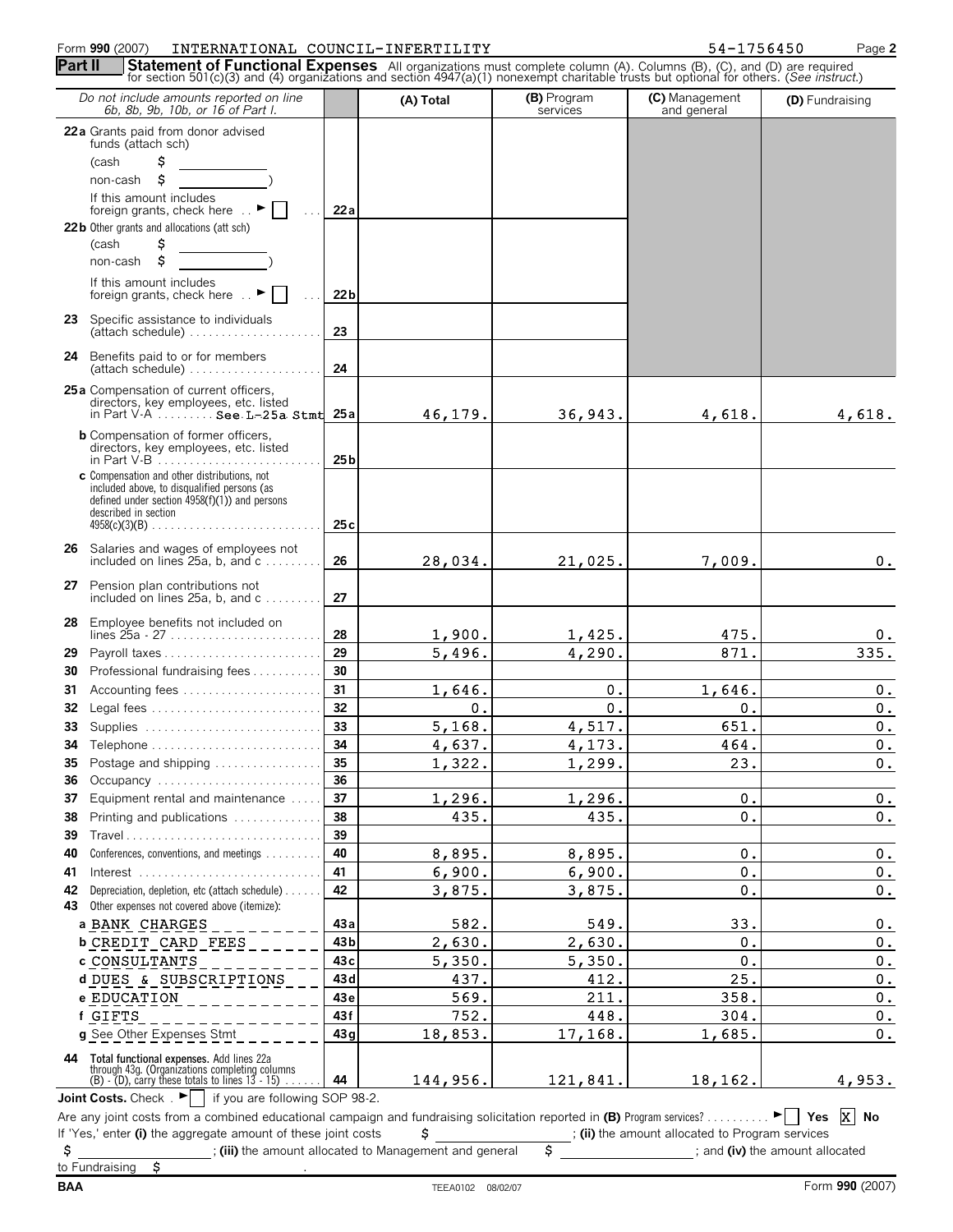| <b>Part III</b>                                                               |                     | <b>Statement of Program Service Accomplishments</b> (See the instructions.)                                                                                                                                                                                                                                                                                                                                                          |   |                                                                                                                                            |
|-------------------------------------------------------------------------------|---------------------|--------------------------------------------------------------------------------------------------------------------------------------------------------------------------------------------------------------------------------------------------------------------------------------------------------------------------------------------------------------------------------------------------------------------------------------|---|--------------------------------------------------------------------------------------------------------------------------------------------|
|                                                                               |                     | Form 990 is available for public inspection and, for some people, serves as the primary or sole source of information about a particular<br>organization. How the public perceives an organization in such cases may be determined by the information presented on its return. Therefore,<br>please make sure the return is complete and accurate and fully describes, in Part III, the organization's programs and accomplishments. |   |                                                                                                                                            |
| What is the organization's primary exempt purpose? $\blacktriangleright$      |                     | SEE ATTACHED STATEMENT<br>All organizations must describe their exempt purpose achievements in a clear and concise manner. State the number of clients served, publications issued, etc. Discuss achievements that are not measurable. (Section 501(c)(                                                                                                                                                                              |   | <b>Program Service Expenses</b><br>(Required for 501(c)(3) and<br>(4) organizations and<br>4947(a)(1) trusts; but<br>optional for others.) |
| a GENERAL PROGRAMS (SEE ATTACHED NOTE)                                        |                     |                                                                                                                                                                                                                                                                                                                                                                                                                                      |   |                                                                                                                                            |
| (Grants and allocations<br><b>b FROM INCIID THE HEART (SEE ATTACHED NOTE)</b> | -Ş                  | 0. ) If this amount includes foreign grants, check here $\blacktriangleright$                                                                                                                                                                                                                                                                                                                                                        |   | 90,045.                                                                                                                                    |
| (Grants and allocations                                                       | S.                  | 0. ) If this amount includes foreign grants, check here $\blacktriangleright$                                                                                                                                                                                                                                                                                                                                                        |   | 31,796.                                                                                                                                    |
| с                                                                             |                     |                                                                                                                                                                                                                                                                                                                                                                                                                                      |   |                                                                                                                                            |
| (Grants and allocations<br>п                                                  |                     | ) If this amount includes foreign grants, check here ▶                                                                                                                                                                                                                                                                                                                                                                               |   |                                                                                                                                            |
| (Grants and allocations                                                       | --------------<br>s | ) If this amount includes foreign grants, check here $\blacktriangleright$                                                                                                                                                                                                                                                                                                                                                           |   |                                                                                                                                            |
| (Grants and allocations                                                       | s                   | ) If this amount includes foreign grants, check here $\blacktriangleright$                                                                                                                                                                                                                                                                                                                                                           |   |                                                                                                                                            |
|                                                                               |                     | f Total of Program Service Expenses (should equal line 44, column (B), Program services)                                                                                                                                                                                                                                                                                                                                             | ▶ | 121,841.                                                                                                                                   |
| <b>BAA</b>                                                                    |                     |                                                                                                                                                                                                                                                                                                                                                                                                                                      |   | Form 990 (2007)                                                                                                                            |

Form **990** (2007) INTERNATIONAL COUNCIL-INFERTILITY 54-1756450 Page 3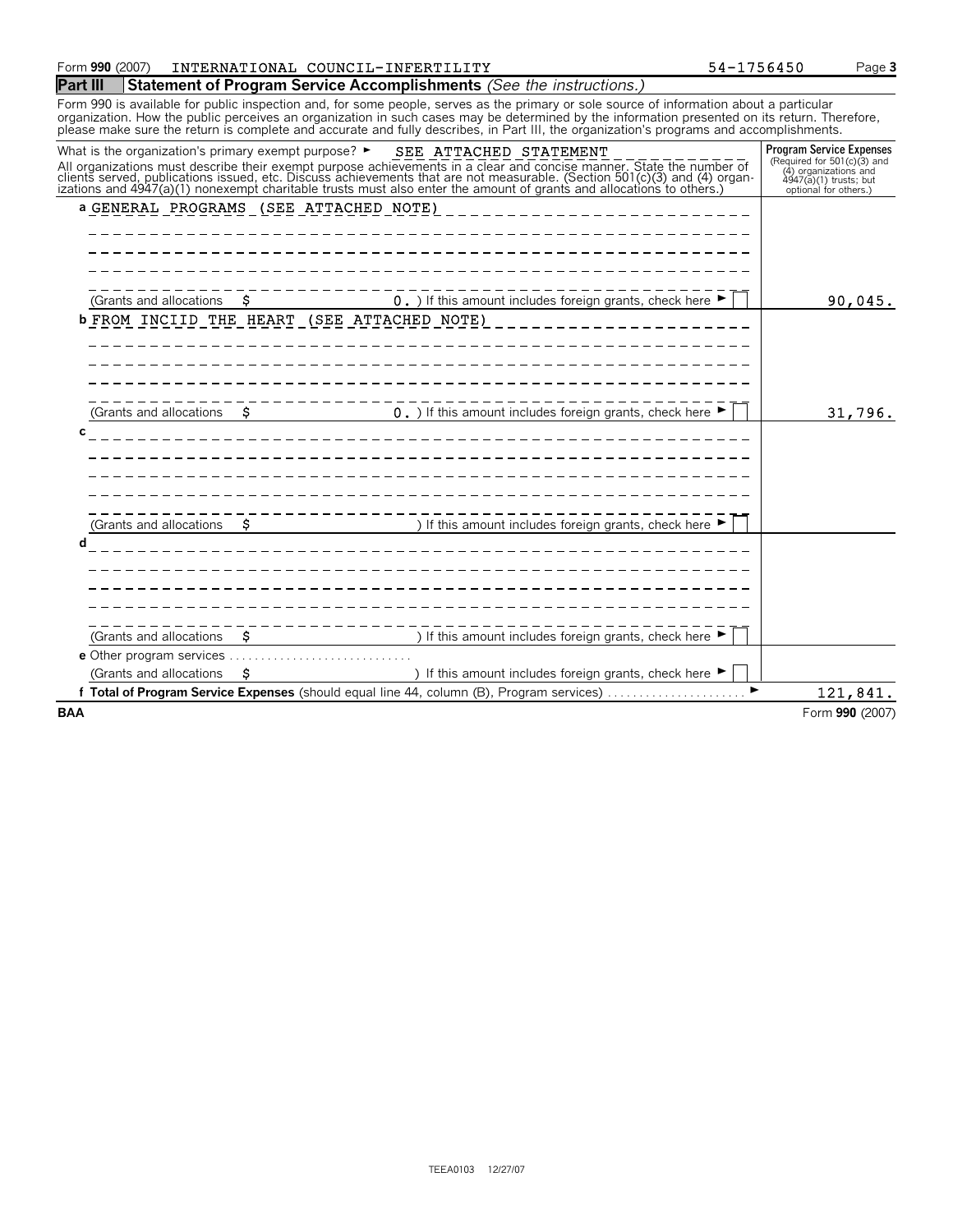|                       |                | Form 990 (2007)<br>INTERNATIONAL COUNCIL-INFERTILITY                                                                                         |                 |                                    |                          | 54-1756450      | Page 4                |
|-----------------------|----------------|----------------------------------------------------------------------------------------------------------------------------------------------|-----------------|------------------------------------|--------------------------|-----------------|-----------------------|
|                       | <b>Part IV</b> | <b>Balance Sheets</b> (See the instructions.)                                                                                                |                 |                                    |                          |                 |                       |
|                       |                | Note: Where required, attached schedules and amounts within the description<br>column should be for end-of-year amounts only.                |                 |                                    | (A)<br>Beginning of year |                 | (B)<br>End of year    |
|                       | 45             |                                                                                                                                              |                 |                                    | 4,849.                   | 45              | 16,336.               |
|                       | 46             |                                                                                                                                              |                 |                                    |                          | 46              | 2,221.                |
|                       |                |                                                                                                                                              |                 |                                    |                          |                 |                       |
|                       |                |                                                                                                                                              | 47a             | 3,160.                             |                          |                 |                       |
|                       |                | <b>b</b> Less: allowance for doubtful accounts $\ldots$                                                                                      | 47 <sub>b</sub> |                                    |                          | 47 c            | 3,160.                |
|                       |                |                                                                                                                                              |                 |                                    |                          |                 |                       |
|                       |                |                                                                                                                                              | 48 a            |                                    |                          |                 |                       |
|                       |                | <b>b</b> Less: allowance for doubtful accounts $\ldots$                                                                                      | 48 <sub>b</sub> |                                    |                          | 48 <sub>c</sub> |                       |
|                       | 49             |                                                                                                                                              |                 |                                    |                          | 49              |                       |
|                       |                | 50 a Receivables from current and former officers, directors, trustees, and key                                                              |                 |                                    |                          | 50 a            |                       |
|                       |                | <b>b</b> Receivables from other disqualified persons (as defined under section 4958(f)(1))                                                   |                 |                                    |                          | 50 <sub>b</sub> |                       |
| <b>ASSETS</b>         |                | 51 a Other notes and loans receivable<br>(attach schedule) $\ldots$ , $\ldots$ , $\ldots$ , $\ldots$ , $\ldots$ , $\ldots$ , $\blacksquare$  |                 |                                    |                          |                 |                       |
|                       |                |                                                                                                                                              |                 |                                    |                          | 51c             |                       |
|                       |                |                                                                                                                                              |                 |                                    |                          | 52              |                       |
|                       | 53             |                                                                                                                                              |                 |                                    |                          | 53              |                       |
|                       |                |                                                                                                                                              |                 | <b>FMV</b><br>Cost                 |                          | 54 a            |                       |
|                       |                | <b>b</b> Investments – other securities (attach sch) $\ldots$                                                                                |                 | <b>FMV</b><br>Cost                 |                          | 54 <sub>b</sub> |                       |
|                       |                | 55a Investments - land, buildings, & equipment: basis                                                                                        | 55 a            |                                    |                          |                 |                       |
|                       |                | <b>b</b> Less: accumulated depreciation                                                                                                      | 55 <sub>b</sub> |                                    |                          | 55 <sub>c</sub> |                       |
|                       | 56             | Investments - other (attach schedule)                                                                                                        |                 |                                    |                          | 56              |                       |
|                       |                | 57a Land, buildings, and equipment: basis                                                                                                    | 57a             | 18,749.                            |                          |                 |                       |
|                       |                | <b>b</b> Less: accumulated depreciation                                                                                                      | 57b             | 13,898.                            | 8,726.                   | 57 <sub>c</sub> | 4,851.                |
|                       | 58             | Other assets, including program-related investments                                                                                          |                 |                                    |                          |                 |                       |
|                       |                | (describe $\blacktriangleright$                                                                                                              |                 | $------$ )                         |                          | 58              |                       |
|                       | 59             | Total assets (must equal line 74). Add lines 45 through 58                                                                                   |                 |                                    | 13,575.                  | 59              | 26,568.               |
|                       | 60             |                                                                                                                                              |                 |                                    | 58,618.                  | 60              | 43,514.               |
|                       | 61<br>62       |                                                                                                                                              |                 |                                    |                          | 61<br>62        |                       |
|                       |                |                                                                                                                                              |                 |                                    |                          |                 |                       |
|                       | 63             | Loans from officers, directors, trustees, and key                                                                                            |                 |                                    |                          | 63              |                       |
|                       |                |                                                                                                                                              |                 |                                    |                          | 64a             |                       |
| <b>BILITIES</b>       |                |                                                                                                                                              |                 |                                    | 4,210.                   | 64b             | 1,873.                |
|                       | 65             | Other liabilities (describe $\blacktriangleright$ See Line 65 Stmt __________).                                                              |                 |                                    | 19,812.                  | 65              | 1,796.                |
|                       | 66             |                                                                                                                                              |                 |                                    | 82,640.                  | 66              | 47,183.               |
|                       |                | Organizations that follow SFAS 117, check here $\blacktriangleright$   and complete lines 67                                                 |                 |                                    |                          |                 |                       |
| n<br>F                |                | through 69 and lines 73 and 74.                                                                                                              |                 |                                    |                          |                 |                       |
|                       | 67             |                                                                                                                                              |                 |                                    |                          | 67              |                       |
| A<br>S<br>T<br>T<br>S | 68             |                                                                                                                                              |                 |                                    |                          | 68              |                       |
|                       | 69             |                                                                                                                                              |                 |                                    |                          | 69              |                       |
| R                     |                | Organizations that do not follow SFAS 117, check here ►<br>70 through 74.                                                                    |                 | $\vert x \vert$ and complete lines |                          |                 |                       |
| <b>PD20</b>           | 70             |                                                                                                                                              |                 | 70                                 |                          |                 |                       |
|                       | 71             | Paid-in or capital surplus, or land, building, and equipment fund                                                                            |                 |                                    |                          | 71              |                       |
|                       | 72             | Retained earnings, endowment, accumulated income, or other funds                                                                             |                 |                                    | $-69,065.$               | 72              | $-20,615.$            |
| <b>BALANCES</b>       | 73             | Total net assets or fund balances. Add lines 67 through 69 or lines 70 through                                                               |                 |                                    |                          |                 |                       |
|                       | 74             | 72. (Column (A) must equal line 19 and column (B) must equal line 21)<br>Total liabilities and net assets/fund balances. Add lines 66 and 73 |                 |                                    | $-69,065.$<br>13,575.    | 73<br>74        | $-20,615.$<br>26,568. |
| <b>BAA</b>            |                |                                                                                                                                              |                 |                                    |                          |                 | Form 990 (2007)       |
|                       |                |                                                                                                                                              |                 |                                    |                          |                 |                       |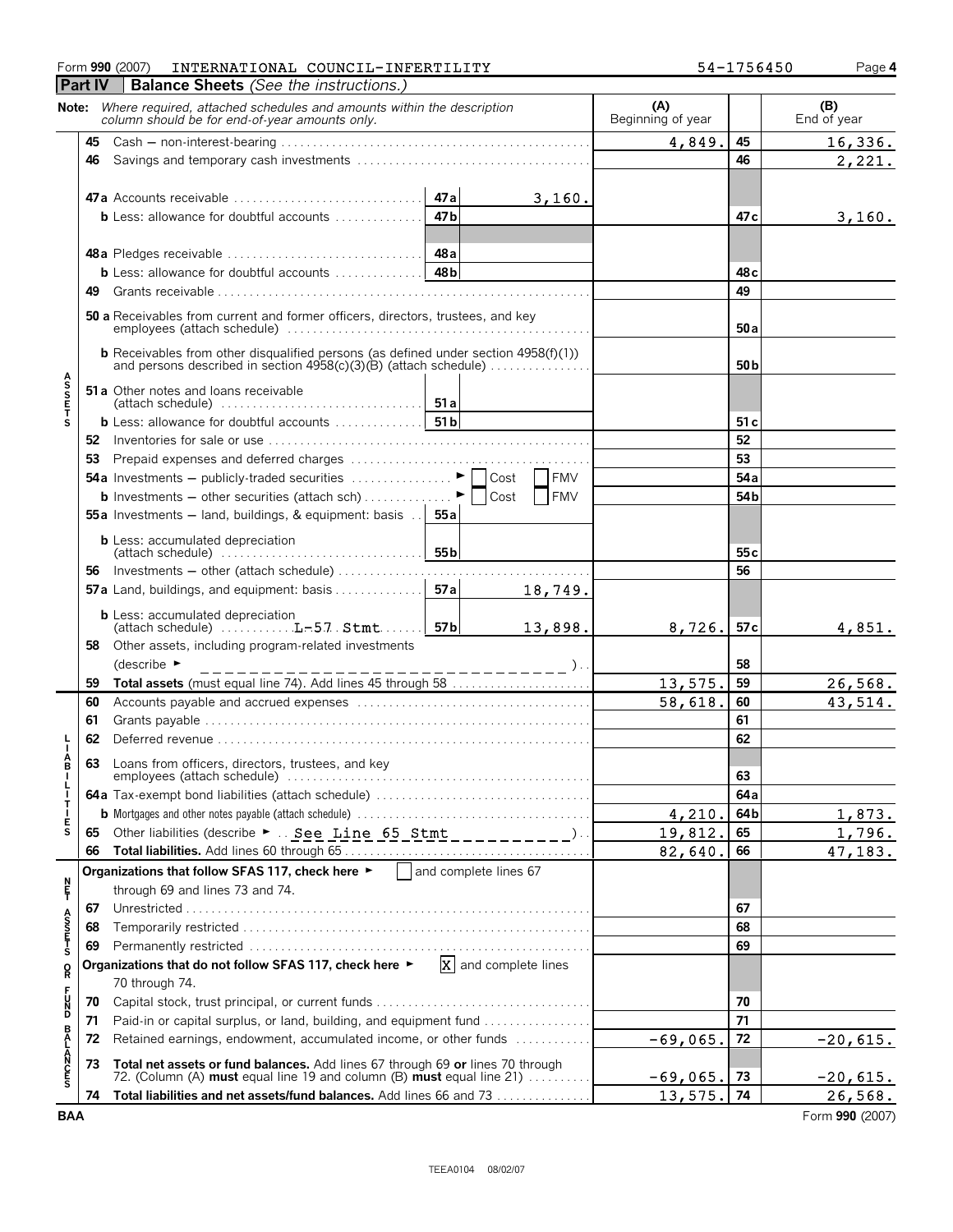|            | <b>Part IV-A</b>   Reconciliation of Revenue per Audited Financial Statements with Revenue per Return (See the<br><i>instructions.)</i>                                                                                                             |                                                                   |                                   |                                        |                                 |
|------------|-----------------------------------------------------------------------------------------------------------------------------------------------------------------------------------------------------------------------------------------------------|-------------------------------------------------------------------|-----------------------------------|----------------------------------------|---------------------------------|
|            |                                                                                                                                                                                                                                                     |                                                                   |                                   |                                        | N/A                             |
| a          |                                                                                                                                                                                                                                                     |                                                                   |                                   | a                                      |                                 |
| b          | Amounts included on line a but not on Part I, line 12:                                                                                                                                                                                              |                                                                   |                                   |                                        |                                 |
|            |                                                                                                                                                                                                                                                     |                                                                   | b1                                |                                        |                                 |
|            |                                                                                                                                                                                                                                                     |                                                                   | b2                                |                                        |                                 |
|            |                                                                                                                                                                                                                                                     |                                                                   | b3                                |                                        |                                 |
|            |                                                                                                                                                                                                                                                     |                                                                   |                                   |                                        |                                 |
|            |                                                                                                                                                                                                                                                     |                                                                   | b4                                |                                        |                                 |
|            |                                                                                                                                                                                                                                                     | _______________________________                                   |                                   | b                                      |                                 |
|            |                                                                                                                                                                                                                                                     |                                                                   |                                   | $\mathbf c$                            |                                 |
| с          | Amounts included on Part I, line 12, but not on line a:                                                                                                                                                                                             |                                                                   |                                   |                                        |                                 |
| d          |                                                                                                                                                                                                                                                     |                                                                   |                                   |                                        |                                 |
|            | 1Investment expenses not included on Part I, line 6b                                                                                                                                                                                                |                                                                   | d1                                |                                        |                                 |
|            | 2Other (specify):                                                                                                                                                                                                                                   |                                                                   |                                   |                                        |                                 |
|            |                                                                                                                                                                                                                                                     |                                                                   | d2                                |                                        |                                 |
|            |                                                                                                                                                                                                                                                     |                                                                   |                                   | d                                      |                                 |
| е          |                                                                                                                                                                                                                                                     |                                                                   |                                   | $\mathbf{e}$                           |                                 |
|            | Part IV-B   Reconciliation of Expenses per Audited Financial Statements with Expenses per Return                                                                                                                                                    |                                                                   |                                   |                                        |                                 |
|            |                                                                                                                                                                                                                                                     |                                                                   |                                   |                                        | N/A                             |
| a          |                                                                                                                                                                                                                                                     |                                                                   |                                   | a                                      |                                 |
| b          | Amounts included on line a but not on Part I. line 17:                                                                                                                                                                                              |                                                                   |                                   |                                        |                                 |
|            |                                                                                                                                                                                                                                                     |                                                                   | b1                                |                                        |                                 |
|            |                                                                                                                                                                                                                                                     |                                                                   | b2                                |                                        |                                 |
|            |                                                                                                                                                                                                                                                     |                                                                   | b3                                |                                        |                                 |
|            |                                                                                                                                                                                                                                                     |                                                                   |                                   |                                        |                                 |
|            |                                                                                                                                                                                                                                                     |                                                                   | b4                                |                                        |                                 |
|            |                                                                                                                                                                                                                                                     | ----------------------------                                      |                                   | b                                      |                                 |
|            |                                                                                                                                                                                                                                                     |                                                                   |                                   | $\mathbf c$                            |                                 |
| С          |                                                                                                                                                                                                                                                     |                                                                   |                                   |                                        |                                 |
| d          | Amounts included on Part I, line 17, but not on line a:                                                                                                                                                                                             |                                                                   |                                   |                                        |                                 |
|            |                                                                                                                                                                                                                                                     |                                                                   | d1                                |                                        |                                 |
|            | 20ther (specify):                                                                                                                                                                                                                                   | ___________________________________                               |                                   |                                        |                                 |
|            |                                                                                                                                                                                                                                                     | -----------------------------                                     | d2                                |                                        |                                 |
|            |                                                                                                                                                                                                                                                     |                                                                   |                                   | d                                      |                                 |
| е          |                                                                                                                                                                                                                                                     |                                                                   |                                   | $\epsilon$                             |                                 |
|            | <b>Part V-A</b><br><b>Current Officers, Directors, Trustees, and Key Employees</b> (List each person who was an officer, director, trustee, or key employee at any time during the year even if they were not compensated.) (See the instructions.) |                                                                   |                                   |                                        |                                 |
|            |                                                                                                                                                                                                                                                     | (B) Title and average hours (C) Compensation (D) Contributions to |                                   |                                        | (E) Expense                     |
|            | (A) Name and address                                                                                                                                                                                                                                | per week devoted<br>to position                                   | (if not paid,<br>enter $-0$ - $)$ | employee benefit<br>plans and deferred | account and other<br>allowances |
|            |                                                                                                                                                                                                                                                     |                                                                   |                                   | compensation plans                     |                                 |
|            | <b>GEOFF SHER</b>                                                                                                                                                                                                                                   |                                                                   |                                   |                                        |                                 |
|            | 3121 S MD PKWY, STE 206                                                                                                                                                                                                                             |                                                                   |                                   |                                        |                                 |
|            | LAS VEGAS,                                                                                                                                                                                                                                          | NV 89109 TREASURER<br>1.00                                        | 0.                                | 0.                                     | 0.                              |
|            | NANCY HEMENWAY                                                                                                                                                                                                                                      |                                                                   |                                   |                                        |                                 |
|            | PO BOX 6836                                                                                                                                                                                                                                         |                                                                   |                                   |                                        |                                 |
|            |                                                                                                                                                                                                                                                     |                                                                   |                                   |                                        |                                 |
|            | ARLINGTON,                                                                                                                                                                                                                                          | VA 22206 PRES/EXEC DIR 40.00                                      | 43,803.                           | 2,376.                                 | 0.                              |
|            | YAKOV M EPSTEIN, PHD                                                                                                                                                                                                                                |                                                                   |                                   |                                        |                                 |
|            | 325 LINCOLN AVE                                                                                                                                                                                                                                     |                                                                   |                                   |                                        |                                 |
|            | HIGHLAND PARK,                                                                                                                                                                                                                                      | NJ08904 SECTRETARY<br>1.00                                        | 0.                                | 0.                                     | 0.                              |
|            | GARY S BURGER, MD                                                                                                                                                                                                                                   |                                                                   |                                   |                                        |                                 |
|            | 109 CONNER DRIVE, STE 2200                                                                                                                                                                                                                          |                                                                   |                                   |                                        |                                 |
|            | NC 27514 VP<br>CHAPEL HILL,                                                                                                                                                                                                                         | 1.00                                                              | 0.                                | 0.                                     | 0.                              |
|            |                                                                                                                                                                                                                                                     |                                                                   |                                   |                                        |                                 |
|            |                                                                                                                                                                                                                                                     |                                                                   |                                   |                                        |                                 |
|            |                                                                                                                                                                                                                                                     |                                                                   |                                   |                                        |                                 |
|            |                                                                                                                                                                                                                                                     |                                                                   |                                   |                                        |                                 |
|            |                                                                                                                                                                                                                                                     |                                                                   |                                   |                                        |                                 |
|            |                                                                                                                                                                                                                                                     |                                                                   |                                   |                                        |                                 |
|            |                                                                                                                                                                                                                                                     | TEEA0105 08/02/07                                                 |                                   |                                        |                                 |
| <b>BAA</b> |                                                                                                                                                                                                                                                     |                                                                   |                                   |                                        | Form 990 (2007)                 |

Form **990** (2007) INTERNATIONAL COUNCIL-INFERTILITY 54-1756450 Page 5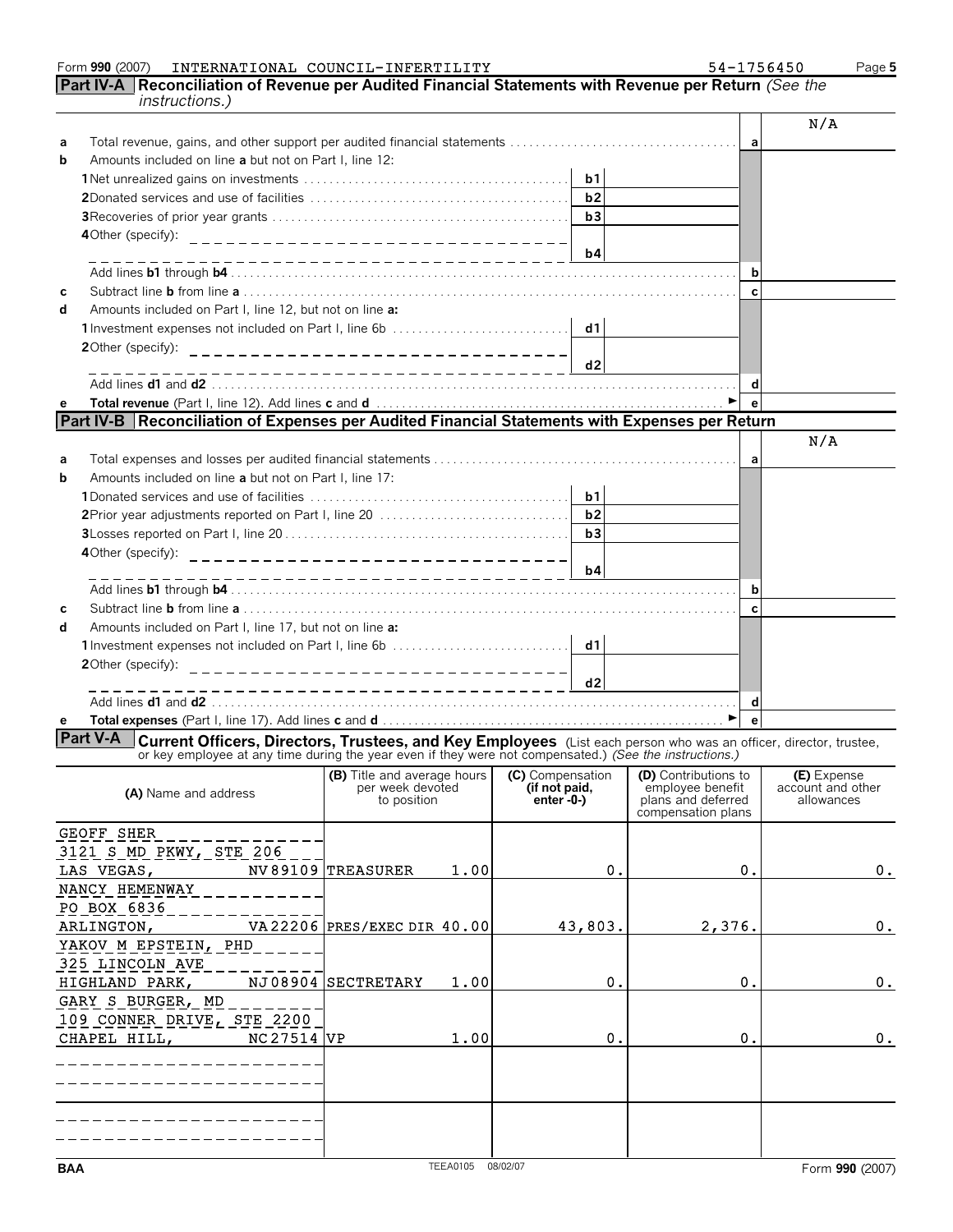| Form 990 (2007) INTERNATIONAL COUNCIL-INFERTILITY                                                                                                                                                                                                                                                                                                                                    | 54-1756450 |  | Page 6 |  |  |
|--------------------------------------------------------------------------------------------------------------------------------------------------------------------------------------------------------------------------------------------------------------------------------------------------------------------------------------------------------------------------------------|------------|--|--------|--|--|
| Part V-A Current Officers, Directors, Trustees, and Key Employees (continued)                                                                                                                                                                                                                                                                                                        |            |  |        |  |  |
| <b>75 a</b> Enter the total number of officers, directors, and trustees permitted to vote on organization business at board meetings $\therefore$ <b>4</b>                                                                                                                                                                                                                           |            |  |        |  |  |
| <b>b</b> Are any officers, directors, trustees, or key employees listed in Form 990, Part V-A, or highest compensated employees<br>listed in Schedule A, Part I, or highest compensated professional and other independent contractors listed in Schedule<br>A, Part II-A or II-B, related to each other through family or business relationships? If 'Yes,' attach a statement that |            |  |        |  |  |
| 75 bl                                                                                                                                                                                                                                                                                                                                                                                |            |  |        |  |  |
| c Do any officers, directors, trustees, or key employees listed in form 990, Part V-A, or highest compensated employees<br>listed in Schedule A, Part I, or highest compensated professional and other independent contractors listed in Schedule<br>A, Part II-A or II-B, receive compensation from any other organizations, whether tax exempt or taxable, that are related        |            |  |        |  |  |
|                                                                                                                                                                                                                                                                                                                                                                                      | 75 c l     |  |        |  |  |
| If 'Yes,' attach a statement that includes the information described in the instructions.                                                                                                                                                                                                                                                                                            |            |  |        |  |  |
|                                                                                                                                                                                                                                                                                                                                                                                      | 75 d I     |  |        |  |  |

### **Part V-B Former Officers, Directors, Trustees, and Key Employees That Received Compensation or Other**

**Benefits** (If any former officer, director, trustee, or key employee received compensation or other benefits (described below)<br>during the year, list that person below and enter the amount of compensation or other benefits the instructions.)

| (A) Name and address | (B) Loans and<br>Advances | <b>(C)</b> Compensation<br>(if not paid,<br>enter -0-) | <b>(D)</b> Contributions to<br>employee benefit<br>plans and deferred<br>compensation plans | <b>(E)</b> Expense<br>account and other<br>allowances |
|----------------------|---------------------------|--------------------------------------------------------|---------------------------------------------------------------------------------------------|-------------------------------------------------------|
|                      |                           |                                                        |                                                                                             |                                                       |
|                      |                           |                                                        |                                                                                             |                                                       |
|                      |                           |                                                        |                                                                                             |                                                       |
|                      |                           |                                                        |                                                                                             |                                                       |
|                      |                           |                                                        |                                                                                             |                                                       |
|                      |                           |                                                        |                                                                                             |                                                       |

| <b>Part VI   Other Information</b> (See the instructions.)                                                                                                     |       | Yes. | No.             |
|----------------------------------------------------------------------------------------------------------------------------------------------------------------|-------|------|-----------------|
| Did the organization make a change in its activities or methods of conducting activities?<br>76                                                                |       |      |                 |
|                                                                                                                                                                | 76    |      | x               |
| Were any changes made in the organizing or governing documents but not reported to the IRS?<br>77                                                              | 77    |      | X               |
| If 'Yes,' attach a conformed copy of the changes.                                                                                                              |       |      |                 |
| <b>78a</b> Did the organization have unrelated business gross income of \$1,000 or more during the year covered by this return?                                | 78al  |      | x               |
|                                                                                                                                                                | 78 bl |      |                 |
| Was there a liquidation, dissolution, termination, or substantial contraction during the<br>79.                                                                |       |      |                 |
|                                                                                                                                                                | 79    |      | X               |
| 80 a ls the organization related (other than by association with a statewide or nationwide organization) through common                                        |       |      |                 |
| membership, governing bodies, trustees, officers, etc, to any other exempt or nonexempt organization?                                                          | -80al |      | x               |
| <b>b</b> If 'Yes,' enter the name of the organization $\blacktriangleright$                                                                                    |       |      |                 |
| $\frac{1}{1}$ = $\frac{1}{1}$ = $\frac{1}{1}$ = $\frac{1}{1}$ = $\frac{1}{1}$ = $\frac{1}{1}$ and check whether it is $\frac{1}{1}$<br>exempt or<br>nonexempt. |       |      |                 |
|                                                                                                                                                                |       |      |                 |
|                                                                                                                                                                | 81 bl |      | X               |
| <b>BAA</b>                                                                                                                                                     |       |      | Form 990 (2007) |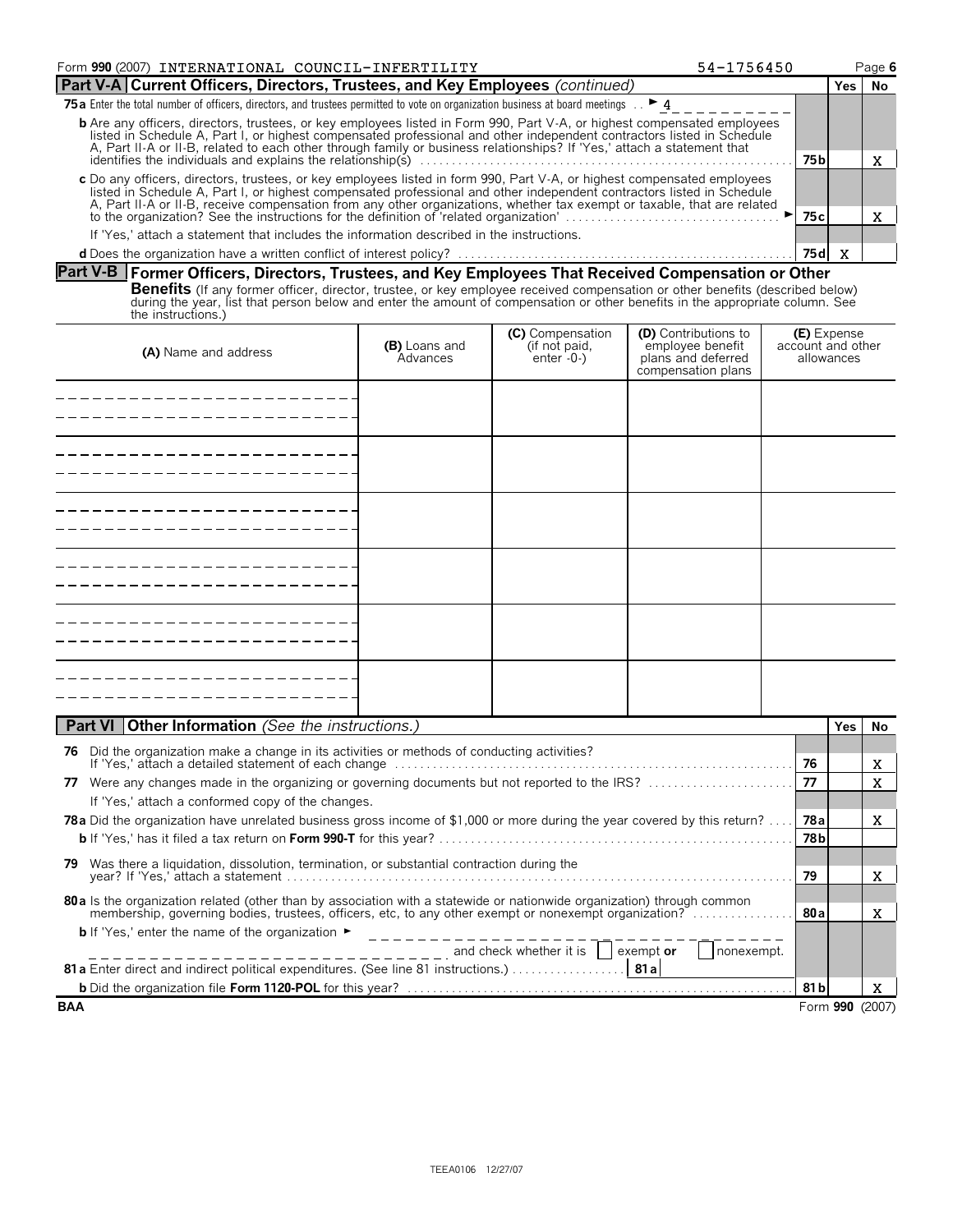| Form 990 (2007)<br>INTERNATIONAL COUNCIL-INFERTILITY                                                                                                                                                                                              | 54-1756450      |                 | Page 7         |
|---------------------------------------------------------------------------------------------------------------------------------------------------------------------------------------------------------------------------------------------------|-----------------|-----------------|----------------|
| Other Information (continued)<br><b>Part VI</b>                                                                                                                                                                                                   |                 | <b>Yes</b>      | No             |
| 82 a Did the organization receive donated services or the use of materials, equipment, or facilities at no charge or at                                                                                                                           | 82a             |                 | x              |
| 82b                                                                                                                                                                                                                                               |                 |                 |                |
| 83a Did the organization comply with the public inspection requirements for returns and exemption applications?                                                                                                                                   | 83a             | X               |                |
| <b>b</b> Did the organization comply with the disclosure requirements relating to <i>quid pro quo</i> contributions?                                                                                                                              | 83 <sub>b</sub> | X               |                |
|                                                                                                                                                                                                                                                   | 84a             |                 | X              |
| b If 'Yes,' did the organization include with every solicitation an express statement that such contributions or gifts were                                                                                                                       | 84b             |                 |                |
|                                                                                                                                                                                                                                                   | 85a             | N/A             |                |
|                                                                                                                                                                                                                                                   | 85 <sub>b</sub> | $N/\Lambda$     |                |
| If 'Yes' was answered to either 85a or 85b, do not complete 85c through 85h below unless the organization received a<br>waiver for proxy tax owed for the prior year.                                                                             |                 |                 |                |
| 85 с<br>c Dues, assessments, and similar amounts from members                                                                                                                                                                                     | N/A             |                 |                |
|                                                                                                                                                                                                                                                   | N/A             |                 |                |
|                                                                                                                                                                                                                                                   | N/A             |                 |                |
| f Taxable amount of lobbying and political expenditures (line 85d less 85e)  85f                                                                                                                                                                  | N/A             |                 |                |
|                                                                                                                                                                                                                                                   | 85 a            | N/A             |                |
| h If section 6033(e)(1)(A) dues notices were sent, does the organization agree to add the amount on line 85f to its reasonable estimate of                                                                                                        | 85h             | N/A             |                |
| $501(c)/7$ organizations. Enter: <b>a</b> Initiation fees and capital contributions included on<br>86                                                                                                                                             |                 |                 |                |
| 86 a                                                                                                                                                                                                                                              | N/A             |                 |                |
| 86b<br><b>b</b> Gross receipts, included on line 12, for public use of club facilities                                                                                                                                                            | N/A             |                 |                |
| 87a<br>$501(c)(12)$ organizations. Enter: a Gross income from members or shareholders<br>87                                                                                                                                                       | N/A             |                 |                |
| <b>b</b> Gross income from other sources. (Do not net amounts due or paid to other sources<br>87b                                                                                                                                                 | N/A             |                 |                |
| 88 a At any time during the year, did the organization own a 50% or greater interest in a taxable corporation or partnership,<br>or an entity disregarded as separate from the organization under Regulations sections 301.7701-2 and 301.7701-3? |                 |                 |                |
|                                                                                                                                                                                                                                                   | 88a             |                 | x              |
|                                                                                                                                                                                                                                                   | 88b             |                 | x              |
| 89 a $501(c)(3)$ organizations. Enter: Amount of tax imposed on the organization during the year under:                                                                                                                                           |                 |                 |                |
| 0. $;$ section 4912 $\blacktriangleright$<br>0. ; section 4955 $\blacktriangleright$<br>section 4911 ►                                                                                                                                            | о.              |                 |                |
|                                                                                                                                                                                                                                                   |                 |                 |                |
| <b>b</b> 501(c)(3) and 501(c)(4) organizations. Did the organization engage in any section 4958 excess benefit transaction during the year or did it become aware of an excess benefit transaction from a prior year? If 'Yes,' att               | 89 b            |                 | x              |
| c Enter: Amount of tax imposed on the organization managers or disqualified persons during the                                                                                                                                                    |                 |                 |                |
|                                                                                                                                                                                                                                                   | 0.              |                 |                |
| d Enter: Amount of tax on line 89c, above, reimbursed by the organization ►                                                                                                                                                                       |                 |                 |                |
| e All organizations. At any time during the tax year, was the organization a party to a prohibited tax shelter transaction? $\ldots$                                                                                                              | 89 e            |                 | X              |
| f All organizations. Did the organization acquire a direct or indirect interest in any applicable insurance contract?                                                                                                                             | 89f             |                 | $\mathbf X$    |
| g For supporting organizations and sponsoring organizations maintaining donor advised funds. Did the supporting                                                                                                                                   |                 |                 |                |
| organization, or a fund maintained by a sponsoring organization, have excess business holdings at any time during                                                                                                                                 | 89q             |                 | X              |
| 90 a List the states with which a copy of this return is filed > See States Filed In                                                                                                                                                              |                 |                 |                |
|                                                                                                                                                                                                                                                   |                 |                 |                |
| <b>b</b> Number of employees employed in the pay period that includes March 12, 2007                                                                                                                                                              | 90 bl           |                 | $\overline{c}$ |
| 91 a The books are in care of > NANCY HEMENWAY<br>Telephone number $\blacktriangleright$ (703) 379-9178                                                                                                                                           |                 |                 |                |
|                                                                                                                                                                                                                                                   |                 |                 |                |
| <b>b</b> At any time during the calendar year, did the organization have an interest in or a signature or other authority over a financial account in a foreign country (such as a bank account, securities account, or other finan               |                 | <b>Yes</b>      | No.            |
|                                                                                                                                                                                                                                                   | 91 bl           |                 | X.             |
|                                                                                                                                                                                                                                                   |                 |                 |                |
| See the instructions for exceptions and filing requirements for Form TD F 90-22.1, Report of Foreign Bank and<br>Financial Accounts.                                                                                                              |                 |                 |                |
| <b>BAA</b>                                                                                                                                                                                                                                        |                 | Form 990 (2007) |                |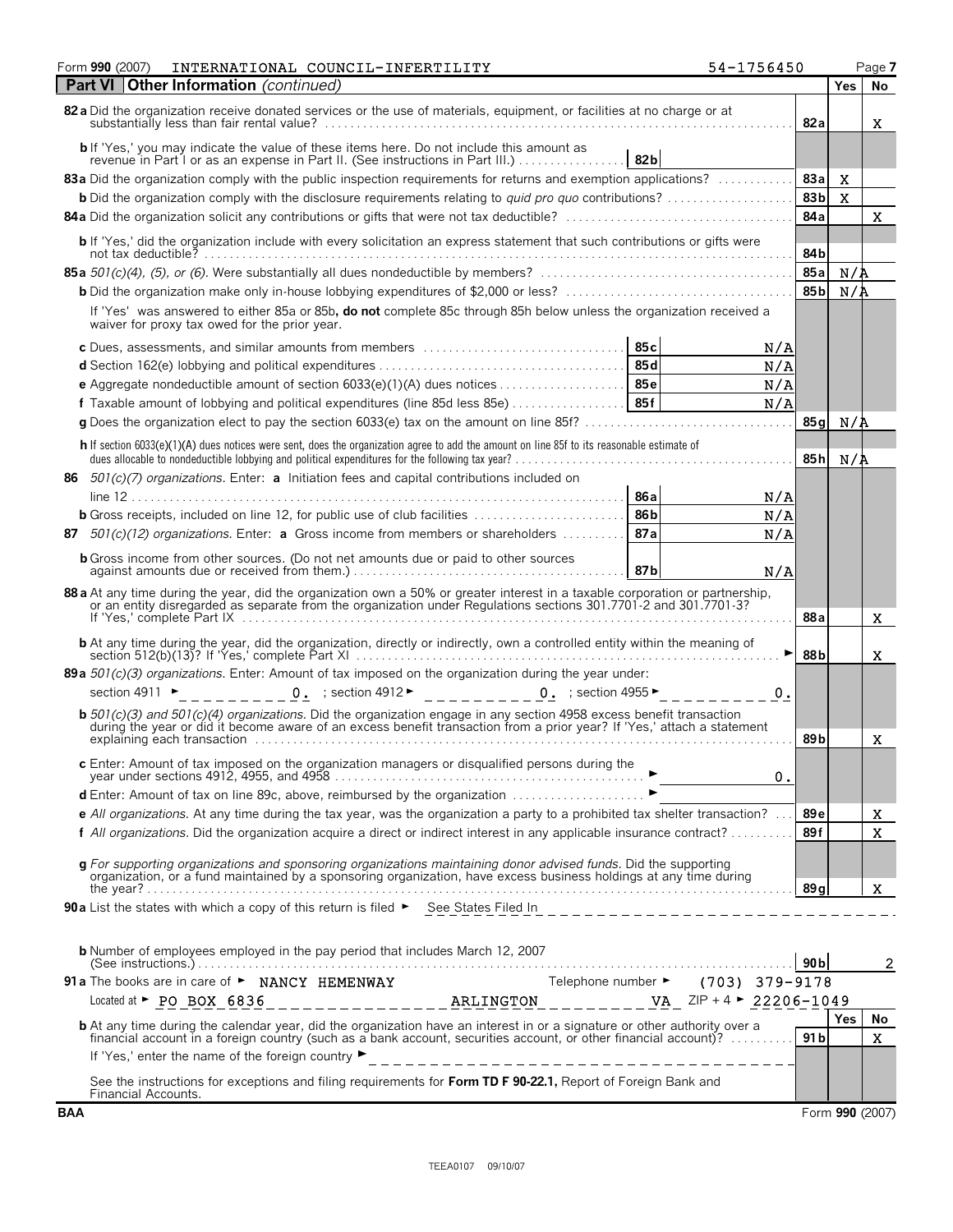| Form 990 (2007) INTERNATIONAL COUNCIL-INFERTILITY                                                                                          |                                     |                           |                       | 54-1756450                           |                                      | Page 8          |
|--------------------------------------------------------------------------------------------------------------------------------------------|-------------------------------------|---------------------------|-----------------------|--------------------------------------|--------------------------------------|-----------------|
| <b>Part VI Other Information</b> (continued)                                                                                               |                                     |                           |                       |                                      |                                      | Yes<br>No       |
| c At any time during the calendar year, did the organization maintain an office outside of the United States?                              |                                     |                           |                       |                                      | 91c                                  | X.              |
| If 'Yes,' enter the name of the foreign country ▶                                                                                          |                                     |                           |                       | -----------------                    |                                      |                 |
|                                                                                                                                            |                                     |                           |                       |                                      |                                      |                 |
| Part VII Analysis of Income-Producing Activities (See the instructions.)                                                                   |                                     |                           |                       |                                      |                                      |                 |
|                                                                                                                                            |                                     | Unrelated business income |                       | Excluded by section 512, 513, or 514 |                                      |                 |
| Note: Enter gross amounts unless                                                                                                           |                                     |                           |                       |                                      | (E)                                  |                 |
| otherwise indicated.                                                                                                                       | (A)<br>Business code                | (B)<br>Amount             | (C)<br>Exclusion code | (D)<br>Amount                        | Related or exempt<br>function income |                 |
| <b>93</b> Program service revenue:                                                                                                         |                                     |                           |                       |                                      |                                      |                 |
|                                                                                                                                            |                                     |                           |                       |                                      |                                      |                 |
|                                                                                                                                            |                                     |                           |                       |                                      |                                      |                 |
| $c \overline{\phantom{a}}$                                                                                                                 |                                     |                           |                       |                                      |                                      |                 |
| d                                                                                                                                          |                                     |                           |                       |                                      |                                      |                 |
| е                                                                                                                                          |                                     |                           |                       |                                      |                                      |                 |
| f Medicare/Medicaid payments                                                                                                               |                                     |                           |                       |                                      |                                      |                 |
| $q$ Fees & contracts from government agencies $\ldots$                                                                                     |                                     |                           |                       |                                      |                                      |                 |
| Membership dues and assessments<br>94                                                                                                      |                                     |                           |                       |                                      |                                      | 82,194.         |
| Interest on savings & temporary cash invmnts<br>95                                                                                         |                                     |                           | 14                    | 1.                                   |                                      |                 |
| Dividends & interest from securities<br>96                                                                                                 |                                     |                           |                       |                                      |                                      |                 |
| Net rental income or (loss) from real estate:<br>97                                                                                        |                                     |                           |                       |                                      |                                      |                 |
| a debt-financed property                                                                                                                   |                                     |                           |                       |                                      |                                      |                 |
| <b>b</b> not debt-financed property                                                                                                        |                                     |                           |                       |                                      |                                      |                 |
| Net rental income or (loss) from pers prop<br>98                                                                                           |                                     |                           |                       |                                      |                                      |                 |
| Other investment income<br>99                                                                                                              |                                     |                           |                       |                                      |                                      |                 |
| Gain or (loss) from sales of assets<br>100                                                                                                 |                                     |                           |                       |                                      |                                      |                 |
| other than inventory<br>Net income or (loss) from special events<br>101                                                                    |                                     |                           |                       |                                      |                                      |                 |
| 102<br>Gross profit or (loss) from sales of inventory                                                                                      |                                     |                           |                       |                                      |                                      |                 |
| 103 Other revenue: a                                                                                                                       |                                     |                           |                       |                                      |                                      |                 |
| <b>b ROYALTIES</b>                                                                                                                         |                                     |                           |                       |                                      |                                      | 19,331.         |
| <b>c VOID EXPENSE PRIOR YEAR</b>                                                                                                           |                                     |                           |                       |                                      |                                      | 2,695.          |
| d                                                                                                                                          |                                     |                           |                       |                                      |                                      |                 |
| е                                                                                                                                          |                                     |                           |                       |                                      |                                      |                 |
| <b>104</b> Subtotal (add columns $(B)$ , $(D)$ , and $(E)$ ) $\ldots$                                                                      |                                     |                           |                       | $1$ .                                |                                      | 104, 220.       |
|                                                                                                                                            |                                     |                           |                       | ►                                    |                                      | 104,221.        |
| Note: Line 105 plus line 1e, Part I, should equal the amount on line 12, Part I.                                                           |                                     |                           |                       |                                      |                                      |                 |
| Part VIII Relationship of Activities to the Accomplishment of Exempt Purposes (See the instructions.)                                      |                                     |                           |                       |                                      |                                      |                 |
| Line No.<br>Explain how each activity for which income is reported in column (E) of Part VII contributed importantly to the accomplishment |                                     |                           |                       |                                      |                                      |                 |
| of the organization's exempt purposes (other than by providing funds for such purposes).                                                   |                                     |                           |                       |                                      |                                      |                 |
| 103a RESIDUAL ROYALTIES RELATED TO PRIOR PUBLICATION ON INFERTILITY                                                                        |                                     |                           |                       |                                      |                                      |                 |
| 103b LEGAL EXPENSES FOR 2006 WERE VOIDED AFTER YEAR END                                                                                    |                                     |                           |                       |                                      |                                      |                 |
|                                                                                                                                            |                                     |                           |                       |                                      |                                      |                 |
| Part IX Information Regarding Taxable Subsidiaries and Disregarded Entities (See the instructions.)                                        |                                     |                           |                       |                                      |                                      | N/A             |
| (A)                                                                                                                                        | (B)                                 |                           | (C)                   | (D)                                  | (E)                                  |                 |
|                                                                                                                                            |                                     |                           |                       |                                      |                                      |                 |
| Name, address, and EIN of corporation,<br>partnership, or disregarded entity                                                               | Percentage of<br>ownership interest |                           | Nature of activities  | Total<br>income                      | End-of-year<br>assets                |                 |
|                                                                                                                                            | ୫                                   |                           |                       |                                      |                                      |                 |
|                                                                                                                                            | ៖                                   |                           |                       |                                      |                                      |                 |
|                                                                                                                                            | g.                                  |                           |                       |                                      |                                      |                 |
|                                                                                                                                            | ⊱                                   |                           |                       |                                      |                                      |                 |
| Information Regarding Transfers Associated with Personal Benefit Contracts (See the instructions.)<br>Part X                               |                                     |                           |                       |                                      |                                      |                 |
| a Did the organization, during the year, receive any funds, directly or indirectly, to pay premiums on a personal benefit contract?        |                                     |                           |                       |                                      | Yes                                  | X No            |
| <b>b</b> Did the organization, during the year, pay premiums, directly or indirectly, on a personal benefit contract?                      |                                     |                           |                       |                                      | Yes                                  | $\mathbf{X}$ No |
| Note: If 'Yes' to (b), file Form 8870 and Form 4720 (see instructions).                                                                    |                                     |                           |                       |                                      |                                      |                 |